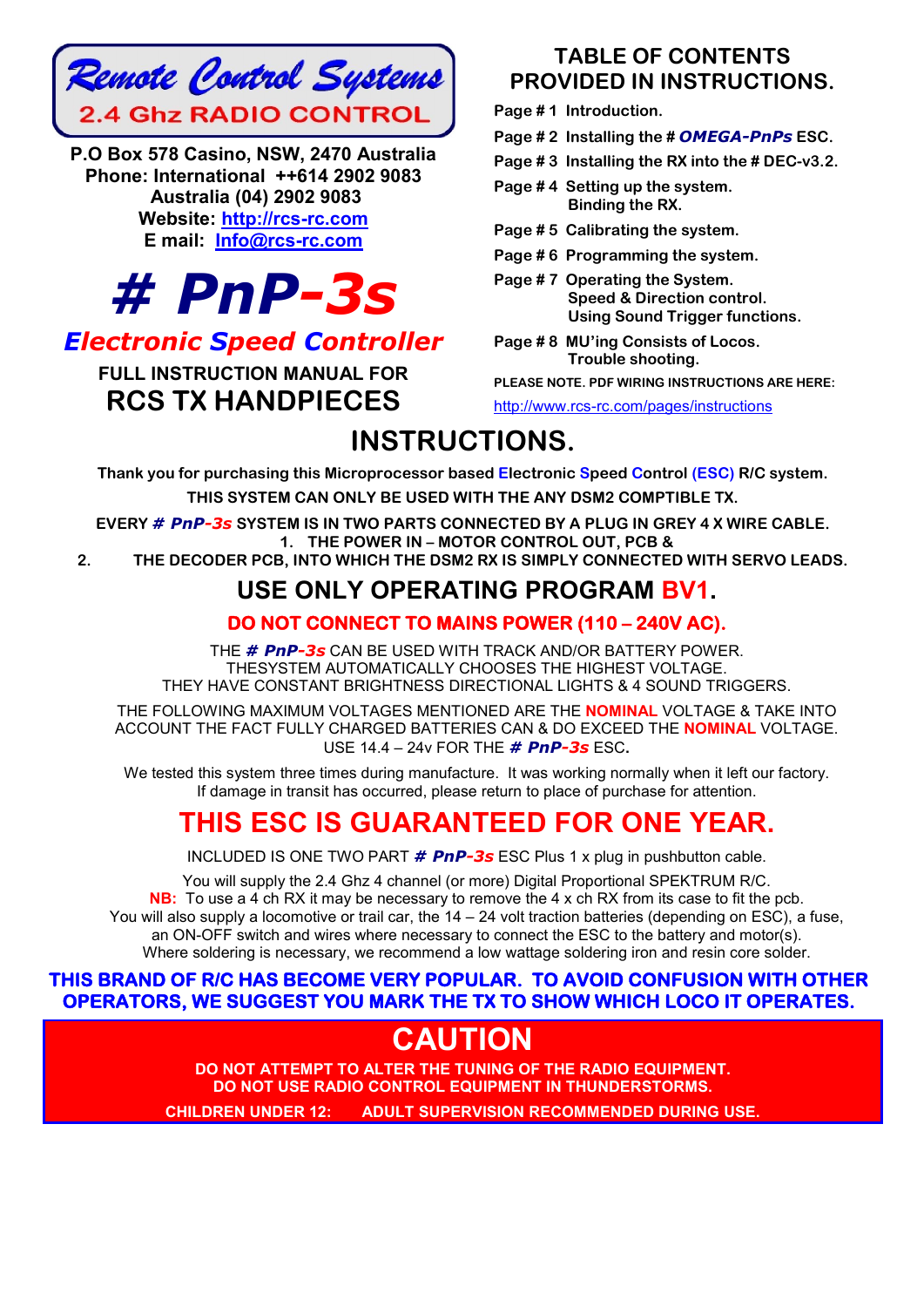# INSTALLING THE # *PnP-3k* ESC.

*# PnP-3k* ESC's uses any DSM2/DSMX 6 x Channel RX's including our own "Auto Binding" DSM2-EM(AB) Rx & **SPEKTRUM** or the ORANGE brand from Hobby King. Servo leads are supplied for connecting the ESC to the RX. Always make sure the servo leads are connected to the correct sockets on the RX.

### THESE INSTRUCTIONS REFER TO OUR OWN DSM2 TX HANDPIECES.

#### CONTROL KNOBS.

The TX-3, TX-5 & TX-7 handpieces all use a small knob for selecting direction change & a large knob for speed control.

## USING EXTRA SERVOS.

The *#OMEGA-PnPs* ESC permits the operation of a regular servo using Ch # 5. Simply plug the servo leads the right way around into the Ch # 5 servo header so marked in the RX. See the ESC diagram.

#### SOUND TRIGGER CONTROLS.

The TX-3 has one Ch # 5 pushbutton for triggering a sound system. Plug the Ch # 2 servo lead into the Ch 5 position on the RX. Activates F2 on the trigger outputs. Or use as a mechanical servo action.

The TX-5 has two knobs for sound triggers although they can be awkward to use. Outputs are F1, F2, F3 & F4. The Ch 5 pushbutton is also available. See TX-3 above.

The TX-7 has four pushbuttons on the handpiece that are intended to trigger 4 x sound effects or control accessories. They operate F1, F2, F3 & F4 on this ESC. The Ch 5 pushbutton is also available. See TX-3 above.

A pushbutton on the ESC pcb is used for initial speed calibration and making system program changes such as Start/Max voltage, default direction start, system reset & sound trigger outputs from momentary to latch ON – OFF. If you need to calibrate the system you must download the full instruction manual from the RCS website. See URL on page # 1.

#### LOCOMOTIVE SEPARATION.

2.4 GHz R/C systems are not separated with crystals. Every TX has a unique identifier code. They are all legal for air & ground use. Most SPEKTRUM RX's (and DSM2 clones) can be "BOUND" to the TX 20 handpieces.

"BINDING" must be done before the system can be used. See page # 4.

You can mount the *#OMEGA-PnPs* PCB with double stick tape or non conductive silicone. Do not allow metal objects to touch the rear of the PCB. Damage to the PCB may result.



Hold one part in each hand. Carefully line up pins  $# 1 - 6$ .





Then gently press onto socket. The fit will be tight. Do not force. The BATTERY – BIND terminals must NOT be connected.

Alternately, the separately sold # DEC-ADAPT" kit permits the RX to be mounted anywhere you wish.





The  $\#$  SIG-ADAPT kit. Insert the 1 x 3 way servo cable into the # AR600 RX # 1 servo output. The 3 x single wire cables into the Ch #'s 2, 3 & 4.



Carefully line up the # SIG-ADAPT pcb with pin #'s 1 - 6 on the # DEC-v3.2 & gently press it home onto the sockets.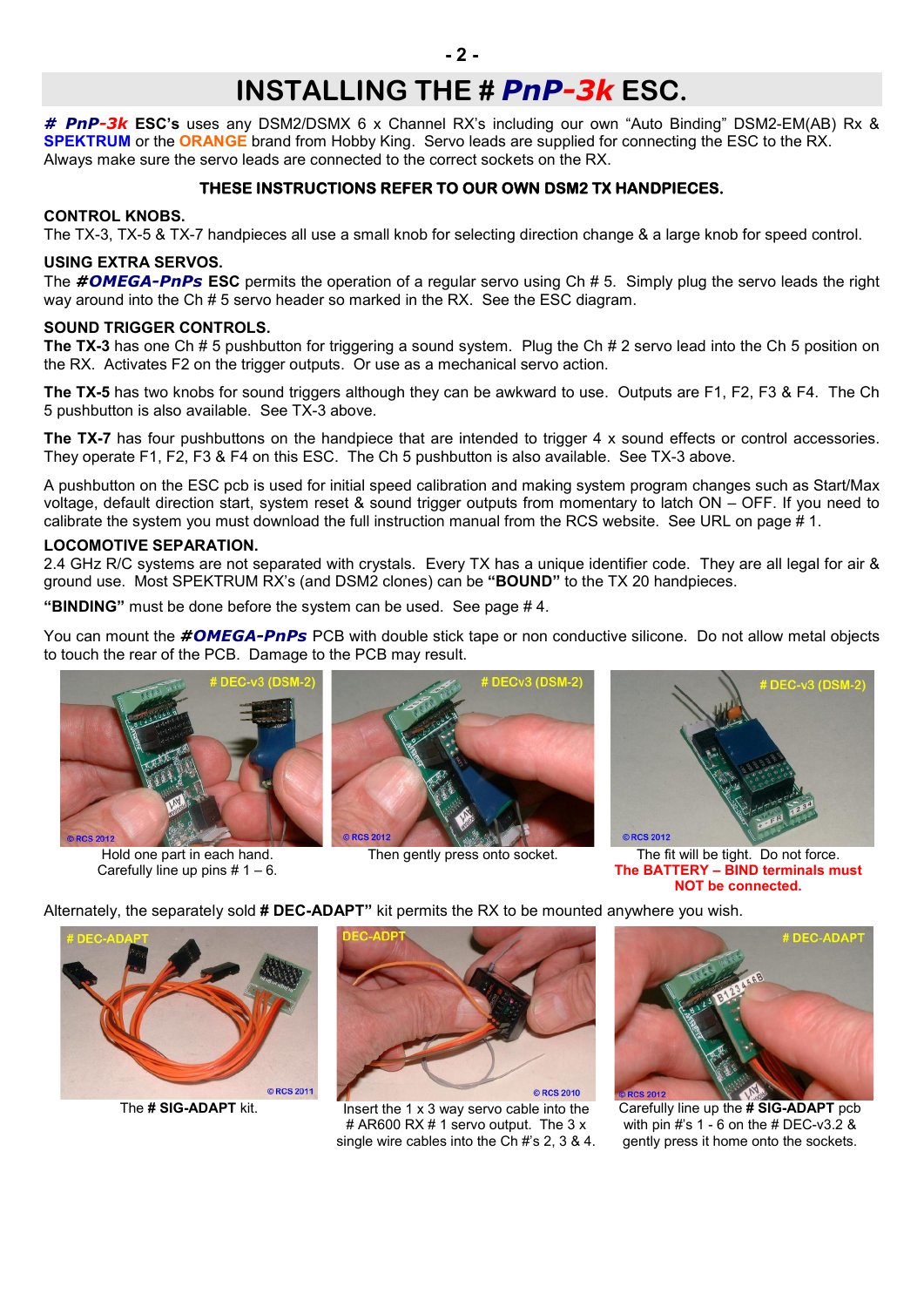#### PLACING RX ANTENNA.

Other than with brass locos, it does not matter where you place the antenna(s).

We have at least 200' + range with the system in plastic locos. There is NO "glitching" or "Rusty Bolt Effect".

N.B. With metal locos the antenna may need to be vented externally to maximise range. Although, there is evidence that 2.4 GHz RX's have been successfully used with the RX & antenna inside a dummy water tank of a live steam loco. Turn the 2.4 GHz TX OFF to save the batteries & the loco will "Cruise" along until the TX is turned ON again & manual

#### INSTALLING THE *# PnP-3s* ESC.

Wiring diagrams follow.

#### POWER SOURCES.

control resumed.

You can use Constant track voltage **AND/OR** battery power. See below.

Maximum voltages for a particular ESC are shown on page # 1.

#### PnP TRACK POWER.

The *# PnP-3s* is a Plug'n'Play pcb designed to be used with AristoCraft® and Bachmann® locos equipped with the standard PnP socket. It will collect constant track voltage. Filtered DC is recommended. You may be able to use a non DC supply such as DCC. Battery power is available via the end of loco sockets fitted to AristoCraft<sup>®</sup> locos.

On board battery back up of the track power is available via the fitted screw terminals on the *# PnP-3s*. The system automatically selects the highest available voltage. Make sure the battery pack is fully charged before using the system.

#### BATTERY POWER.

There are two ways of powering the system with batteries.

1. Using the regular battery connection through the loco wiring. Absolute minimum voltage will 14.4 volts.

2. Using the battery input terminals on the ESC itself. 12 volts is useable.

For your particular ESC connect the traction battery, which **MUST BE FUSED**, as per the wiring diagram.

*RCS* R/C offers a variety of installation kits for on board use such as the # BIK-U3/6 which has screw terminals to simplify installations. For trail car installations we also have the # BIK-TC2/3 and # BIK-TC5.

When used with the Bachmann<sup>®</sup> K-27, we have a special kit,  $\#$  BIK-K27 to simplify installation.

#### MOTOR CONNECTION.

The *# PnP-3s* is a simple plug in installation. No extra re-wiring to the motors or lights in the loco is needed.

AristoCraft<sup>®</sup> locos. We supply the  $\# \#$  PnP-3 programmed with the default pre-set to suit AristoCraft<sup>®</sup> locos.

Bachmann<sup>®</sup> Spectrum<sup>®</sup> Fn3 locos. You can easily reset the # PnP-3 default direction to suit the Bachmann<sup>®</sup> Spectrum<sup>®</sup> Fn3 locos that have a PnP socket. See page # 6, 3.4 Default Direction.

#### SHORT CIRCUIT & OVERLOAD PROTECTION.

All *# PnP-3s* ESC's are self protecting. Although there is output overload and short circuit protection built into them, it is essential the track power and battery supply be fused for overall system protection. See the wiring diagram pages.

#### LOCOMOTIVE LIGHTING.

## PnP-3 ESC's have transistor controlled directional lighting. Please note: Maximum current is 100 ma per terminal. Please do not try and run multiple incandescent bulbs with the outputs.  $2 - 3$  LED's will be just fine. The ## PnP-3 White (F) - Yellow (R) 2 wire cable needs to be connected to the ESC part. See the wiring diagram.

## DEFAULT START UP DIRECTION.

The *# PnP-3s* ESC's are programmed to be the same as the AristoCraft® on board TE & REVOLUTION. As such, the default motor direction & lights for Bachmann<sup>®</sup> PnP socket equipped locos will need to be reset. See page # 6 section 3.4. You may also need to reverse the F & R lighting.

On some AristoCraft® locos the PnP socket & lights are wired backwards. In this case the default direction will also need to be reset. See page #6 section 3.4. You may also need to reverse the F & R lighting wires.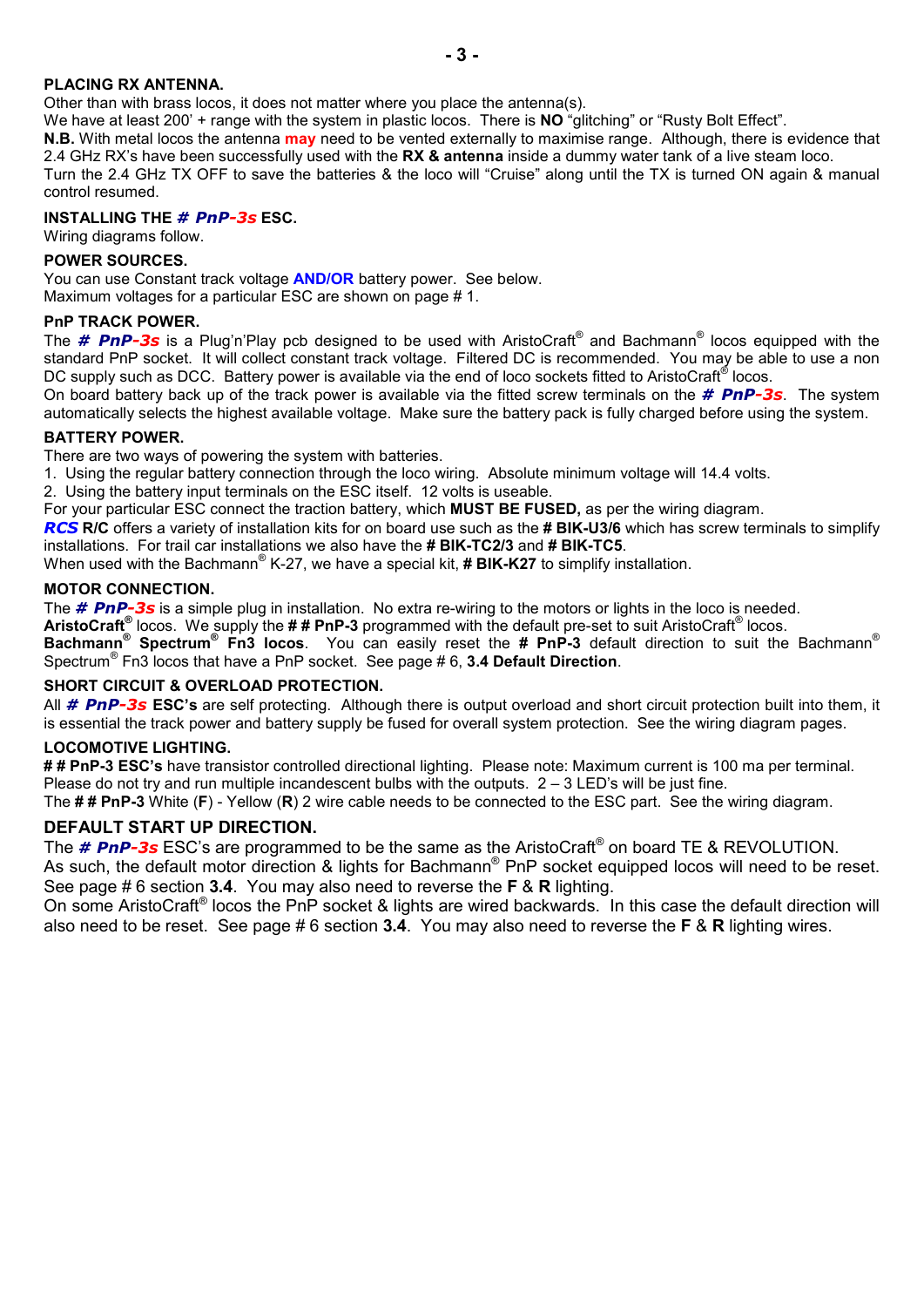# SETTING UP THE *#OMEGA-PnPs* ESC.

# THESE INSTRUCTIONS REFER TO THE **TX-2s, TX-3, TX-5 & TX-7** 2.4 GHz 5 CHANNEL R/C. ALL THE ABOVE TX's USE THE SAME BINDING PROCEDURE.

## Prior to using this system there are two procedures that must be carried out by the operator, unless the TX and RX have already been bound and the system calibrated;

# 1. "BINDING".

The  $1<sup>st</sup>$  procedure is to "BIND" the receiver (RX) to the Transmitter (TX).



#### "AUTOMATIC BINDING".

Our # DSM2-EM(AB) has this feature.

1.1 Switch on Rx. LED will flash once every 2 seconds. Wait 20 seconds until Rx LED flashes rapidly.

1.2 Then press & hold TX bind button & switch TX on. TX LED will flash more slowly for several seconds. When Rx LED starts flashing let go of both TX buttons.

1.3 Bind is complete when Rx LED stays On.

1.4 If the system has been calibrated the **ESC** LED & both loco lights will immediately blink three times

If LED does not come on within 10 seconds or continues flashing every 2 seconds (= scanning), the bind has failed. Switch TX and RX off, move them closer together or further apart and retry.

Binding is most reliable when no other 2.4 GHz R/C systems are on. & then go to solid ON.

"MANUAL BINDING". Simply insert the binding plug into the bind socket on the regular DSM2 RX. When the RX flashes rapidly follow the RX binding procedure above. Remove the binding plug before commencing operation.

When "BINDING" is complete the RX LED will change to solid ON. If the system has been calibrated the ESC LED & both loco lights will immediately blink three times & then go to solid ON.

#### N.B. If manually binding, the "BINDING" plug MUST be removed BEFORE the SYSTEM is turned OFF.

Once the "BINDING" plug is removed & stored safely. The R/C system is now ready for speed calibration. Not necessary if already done.

Please note the LED's on the **ESC** pcb & the front and rear lights (if fitted) will stay OFF until "BINDING" is completed. The loco will always give a very slight jerk at switch ON. This is normal. See Page # 9.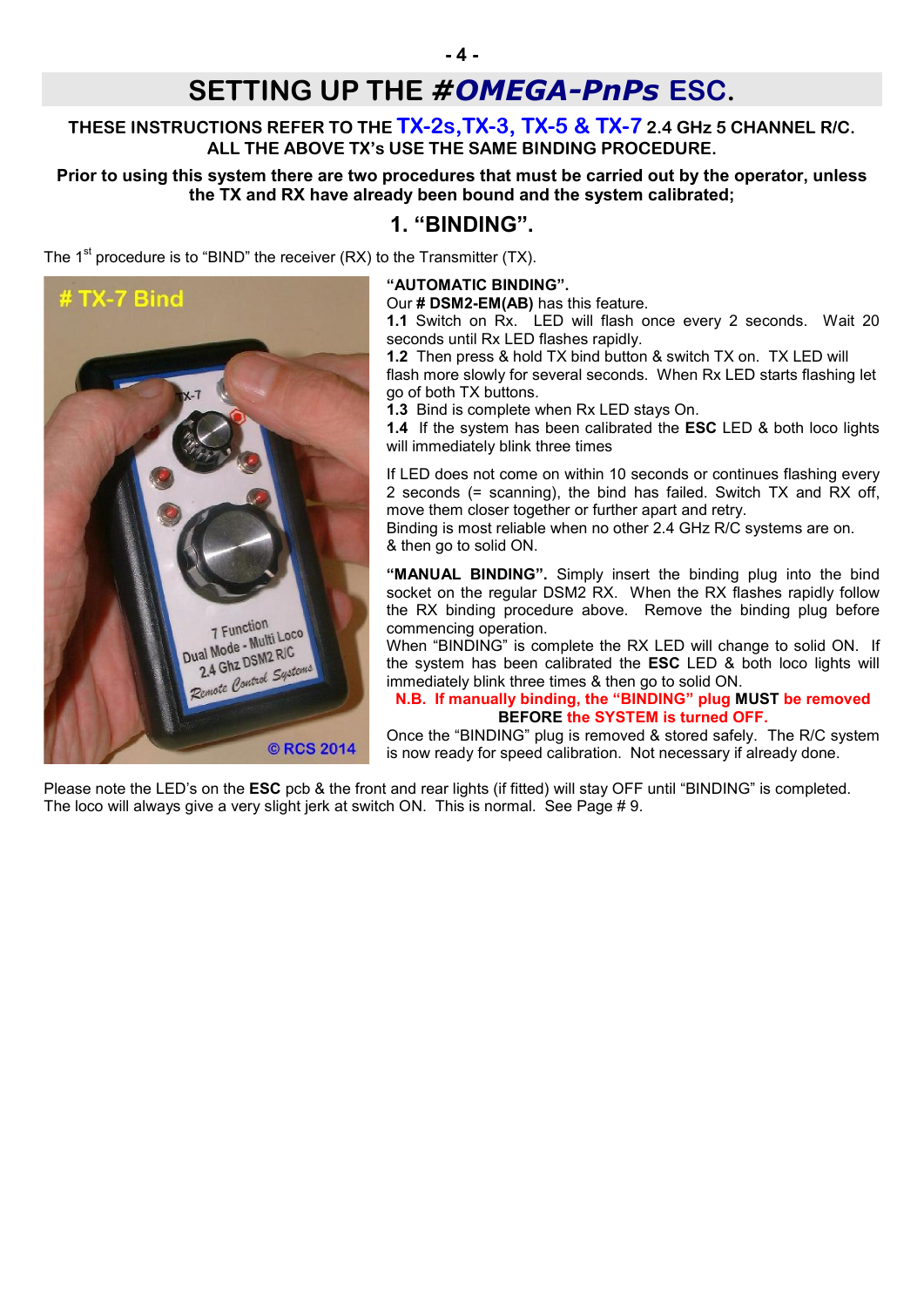All RCS TX handpieces with a knob for direction set work exactly the same. The TX-7 is for illustration purposes. RCS # *OMEGA-PnPs* systems are pre-calibrated when sent out. Please test the system before re-calibrating it. Assuming the RX has been correctly plugged into the ESC the system will perform as described later.

The  $2^{nd}$  step in system preparation is to calibrate the direction & throttle knobs. Even though this step is only needed once when first setting up an uncalibrated ESC, from time to time it is advisable to run through the procedure to ensure the best possible system performance is achieved.

- 5 – 2. CALIBRATION.

A pushbutton is mounted on the pcb for both Calibration & system Programming. See 2.2 below right. You can calibrate & program the system external to the loco by adding the separately available plug in # P-BUTTON.



2.1 Turn the TX ON. Make sure Throttle knob is set to Min. (i.e. fully CCW).



2.2 Press and HOLD ESC push-button down & turn the ESC/Rx ON. Release the pushbutton when LED's light. N.B. Ignore references to Ch # 5, Ch # 6 and binding plug in pic.

Reaction; 1. Both ESC LED's & both front & rear lights will turn solid ON. Then, once TX & RX are linked, both ESC LED's & both front & rear lights will immediately flash rapidly.



2.3 Twist the small direction knob right & left full travel a couple of times. Pause briefly each way then return knob to the middle position.

2.4 Rotate throttle knob from Min to Max & back a couple of times. Pause briefly at each extreme then return knob to Min (CCW) setting.

2.5 Press & release the ESC pushbutton to exit Calibration mode.

Reaction; Both ESC LED's & both loco lights will blink three times at a slower rate & both lights will go to solid ON. The system is in neutral and ready to operate. Either turn the loco and TX OFF for later use, or proceed to page # 6.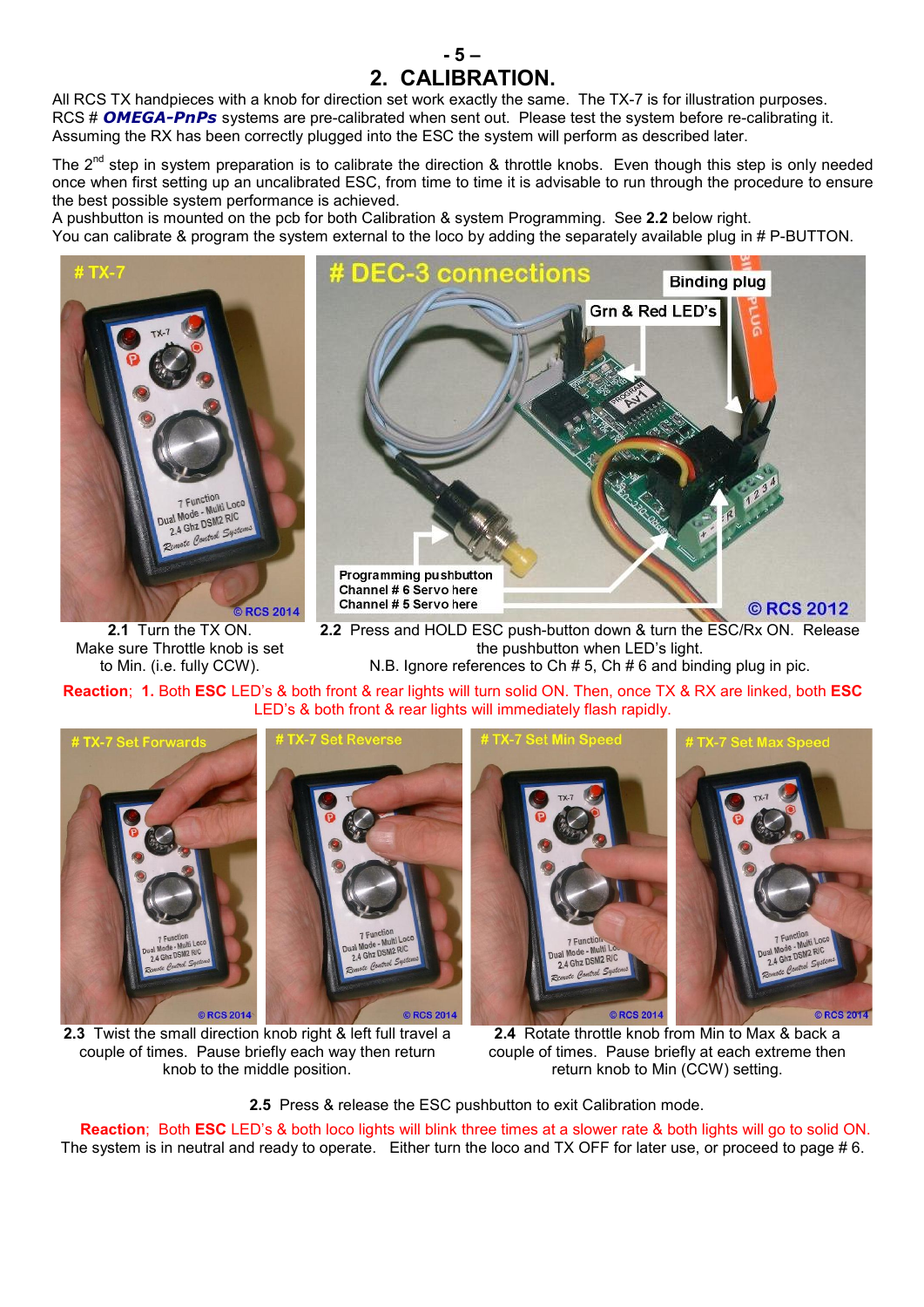

Operating features of the *# PnP-3s* system can be programmed from the TX using the supplied pushbutton. Programming can only take place when the system is in neutral.

3.1 START VOLTAGE. This feature is designed to equalise the starting voltage of dissimilar locos.

3.2 TOP SPEED VOLTAGE. This can limit the top speed available. Either for speed matching locos or, for limiting the top speed of one loco, say, when the system is being operated by children.

3.3 MOMENTUM. Toggle momentum control ON or OFF.

3.4 DEFAULT DIRECTION. Re-set the direction of a loco when it is to run back to back with another loco.

3.5 SYSTEM RESET. This takes # 1 & # 2 back to the factory default if incorrectly set.

3.6/7/8/9 SET SOUND TRIGGERS 2, 3 & 4 from MOM (Default) to Latch ON - OFF.

#### HOW TO USE THE PROGRAMMING FEATURE.

Turn the TX & Loco ON. The RX & loco lights will stay OFF until the TX & RX are linked. Then blink 3 x times & go solid ON. The system will then be, & must stay, in neutral. Or, if you have been running, return to neutral before programming. Then press the pcb pushbutton once & the lights will go out. The system is now in Programming Mode.

#### SPEED MATCHING.

If you have two or more locos that have dissimilar starting and top speeds, you can adjust those voltages so the locos will be fairly accurately speed matched across the speed range. It has been our experience that absolutely accurate matching is not really needed for smooth performance. The trade off is, the top speed of a consist of locos controlled by one TX will be limited to the top speed of the slowest loco.

3.1 START VOLTAGE. We suggest you test the locos you wish to match one at a time to find out and note the knob setting at which the **slowest** starting locos begin to move.

Then, with the slowest loco stopped and the direction set to neutral:

Move the throttle knob to the loco start speed desired. i.e. to the knob position where the loco started moving.

Then twist the direction knob to the right and back again ONCE only. The lights will blink ONCE with the twist.

Wait a couple of seconds for the lights to blink **ONCE** again indicating the new start voltage setting has been stored in the system memory. Then move the large throttle knob back to zero (OFF) position. i.e. knob is fully CCW.

Then press and release the pushbutton on ESC. The lights will blink three times and then go to all solid ON. i.e. Neutral. Repeat the procedure if the setting is incorrect.

3.2 TOP SPEED VOLTAGE. If speed matching, we suggest you test the locos you wish to match one at a time to find out the knob setting at which the fastest loco matches the top speed of the slowest loco.

Then, with the fastest loco stopped and the direction set to neutral:

Move the throttle knob to the lower top speed desired for the loco. i.e. to the knob position where the fastest loco matched the top speed of the slowest loco.

Then twist the direction knob to the right and back again TWICE only. The lights will blink ONCE with each twist.

Wait a couple of seconds for the lights to blink TWICE again indicating the new top speed voltage setting has been stored in the system memory. Then move the throttle knob back to zero (OFF) position. i.e. knob is fully CCW.

Then press and release the pushbutton on ESC. The lights will blink three times and then go to all solid ON. i.e. Neutral. Repeat the procedure if the setting is incorrect.

OR: When children are using the loco, you can follow the same steps to limit the top speed of any loco.

3.3 MOMENTUM. Toggle momentum control ON or OFF.

Twist the direction knob to the right and back again THREE times only. The lights will blink ONCE with each twist.

Wait a couple of seconds for the lights to blink **THREE** times again indicating the default momentum  $ON - OFF$  setting has been stored in the system memory.

Then press and release the pushbutton on ESC. The lights will blink three times and then go to all solid ON. i.e. Neutral.

3.4 DEFAULT DIRECTION. To re-set the default direction of a loco to run back to back with another loco:

Twist the direction knob to the right and back again FOUR times only. The lights will blink ONCE with each twist.

Wait a couple of seconds for the lights to blink FOUR times again indicating the default direction setting has been stored in the system memory.

Then press and release the pushbutton on ESC. The lights will blink three times and then go to all solid ON. i.e. Neutral.

3.5 SYSTEM RESET. To take # 3.1 & # 3.2 back to the factory default if incorrectly set:

Twist the direction knob to the right and back again FIVE times only. The lights will blink ONCE with each twist.

Wait a couple of seconds for the lights to blink FIVE times again indicating the start & top speed voltage settings have been returned to default in the system memory.

Then press and release the pushbutton on ESC. The lights will blink three times and then go to all solid ON. i.e. Neutral.

#### 3. 6/7/8/9 SET SOUND TRIGGERS F2, F3 & F4 from MOM (Default) to Latch ON - OFF.

# F2, twist the direction knob to the right and back again **SEVEN** times only. The lights will blink ONCE with each twist. Wait a couple of seconds for the lights to blink **SEVEN** times again, indicating the trigger has toggled to latch ON-OFF. Then press and release the pushbutton on ESC. The lights will blink three times and then go to all solid ON. i.e. Neutral.

Repeat procedure for trigger # F3 (EIGHT pushes). # F4 (NINE pushes).

Repeat procedure to change either of these 3 x triggers back to MOMENTARY from Latch ON – OFF.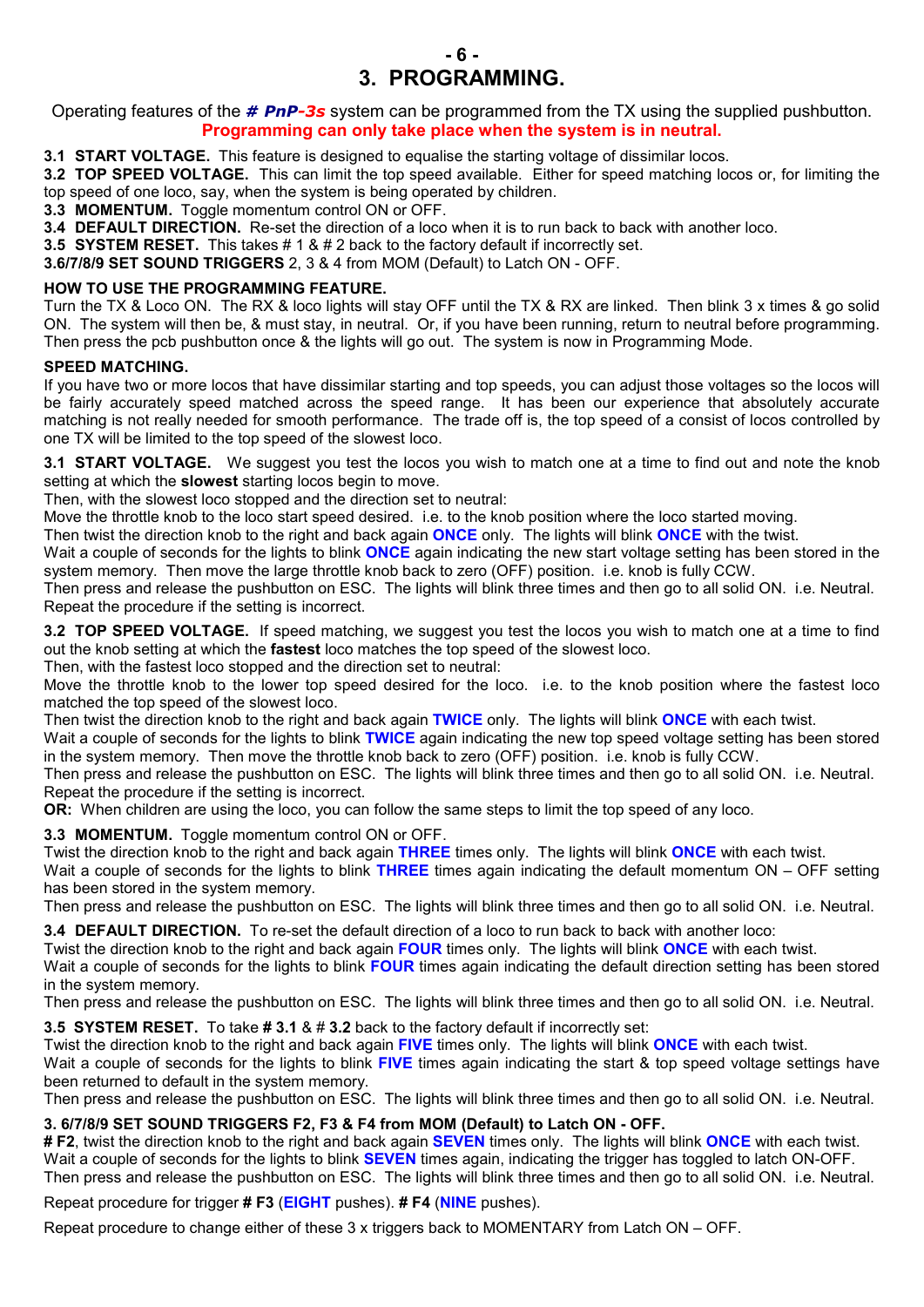# OPERATING THE # *PnP-3s* ESC.

# 4. HOW TO OPERATE AFTER COMPLETING CALIBRATION & PROGRAMMING.

## THE THROTTLE KNOB MUST BE AT MIN i.e. ALL THE WAY CCW, BEFORE TURNING THE SYSTEM ON.

Always turn the TX on first. Then turn the loco ON. The loco will give a slight jerk (See page #8) & the **ESC** & loco lights will stay OFF. After between 2 - 8 seconds the TX & RX will recognise each other. The RX LED and both ESC LED's will come ON & not blink. After another 6 seconds both ESC LED's & both front & rear loco lights (if fitted) will blink three times & then all lights will go to solid ON.

## N.B. In order to select a direction the throttle knob must be at MIN and the system must be in neutral.

#### 4.1 FORWARDS.

To select forwards direction twist the Direction knob fully to the right (CW) & return to neutral.

The Red LED on ESC & rear loco light will go out. The green LED on the ESC pcb & the front loco light will stay ON. If the *OMEGA-3V5s* ESC default motor & lights direction is incorrect please see Page # 6 PROGRAMMING of the full instructions. Use the 3.4 DEFAULT DIRECTION feature to make changes.

4.2 SPEEDING UP. Gently twist the knob clockwise (CW). The loco will accelerate away after slightly turning the knob. The speed is proportional to the knob position with a small amount of momentum built in to prevent sudden jerky movements. Let the knob go once the desired speed has been reached. The speed will stay the same until the knob is rotated CW or CCW. Min - Max speed takes 2 x seconds.

4.3 SLOWING DOWN. Turn the knob CCW back to the desired speed. Max - Min speed takes 2 x seconds.

4.4 STOPPING. Turn the knob completely CCW back all the way to stop. The ESC LED & front light will be ON.

4.5 REVERSE. You must completely stop the loco first. The Throttle knob must be at Min. (i.e. fully CCW). Then:

Twist the direction knob fully to the left (CCW) & back to the neutral position to reach neutral. Both ESC LED's & both front & rear loco lights (if fitted) will go to solid ON.

Twist the direction knob to the left (CCW) again & back to the neutral position to set reverse.

The Green LED on ESC & front light will go out. The Red LED on the ESC pcb & the rear light will stay ON.

To speed up, slow down & stop in reverse see 4.2 SPEEDING UP, 4.3 SLOWING DOWN & 4.4 STOPPING above.

# CONTROLLING SOUND TRIGGERS.

## SOUND SYSTEM TRIGGERS.

For the sound triggers to work there MUST be a common ground (-) connection between the ESC and sound system.

1. Sound powered by a separate battery. Connect the grounds on both the ESC and sound system.

2. Sound powered by ESC. Already has a common ground.

The *#PnP-3s* ESC has 4 x sound triggers controlled by the four small push buttons on the TX-7 handpiece.

The Ch # 2 servo lead must go to Ch  $\sharp$  2 on the RX.

The Ch # 4 servo lead must go to Ch # 4 on the RX.

The two LH pushbuttons F1 (top) and F2 (bottom) control terminals # 1 (Green) & terminal # 2 (Purple).

The two RH pushbuttons F3 (top) and F4 (bottom) control terminals # 3 (Brown) & terminal # 4 (Grey).

You can activate any sound with any trigger depending on which pushbutton you want to operate the sound with. The default for each is Momentary. F2, F3 & F4 are programmable for latch ON – OFF instead. See page # 6. 3.6/7/8/9.

#### N.B. With the TX-2s only, the F1 button will control output # 2 and the F2 button will control output # 4. You can also use the two accessory knobs on the TX-5 by twisting to the right or left to activate the sound . Just remember to return the knobs to the middle neutral position.

When using with Momentary function, press the button until the sound is activated. Release button to turn sound OFF. When using with a Latch ON – OFF function, press and hold the button for one second until the sound is activated. Then release the button and the sound will stay ON. Press the same button for one second & release to turn the sound OFF. They can be used as is with most sound systems such as Sierra®, Phoenix®, Dallee® & MyLocosound®.

Sierra will require the additional purchase of one # SSI-12v5 so that Sierra can function correctly.

## USING PUSHBUTTONS FOR SERVO FUNCTIONS.

With **#PnP-3s ESC** the TX-7 pushbuttons can be used to control servos instead of sound triggers.

F1 & F2 give half servo movements each way from neutral on Ch # 2. Plug servo into appropriate channel on the RX.

F3 & F4 give half servo movements each way from neutral on Ch # 4. Plug servo into appropriate channel on the RX.

## Ch # 5 SERVO FUNCTION.

The *#PnP-3s* ESC has 1 x output available for a mechanical servo function such as Kadee servo uncoupler. Simply plug the Kadee into the Ch # 5 terminal on the RX. Activate with the large red pushbutton top right on TX. Servo goes from one extreme of travel to the other. Servo goes back to start position when button is released.